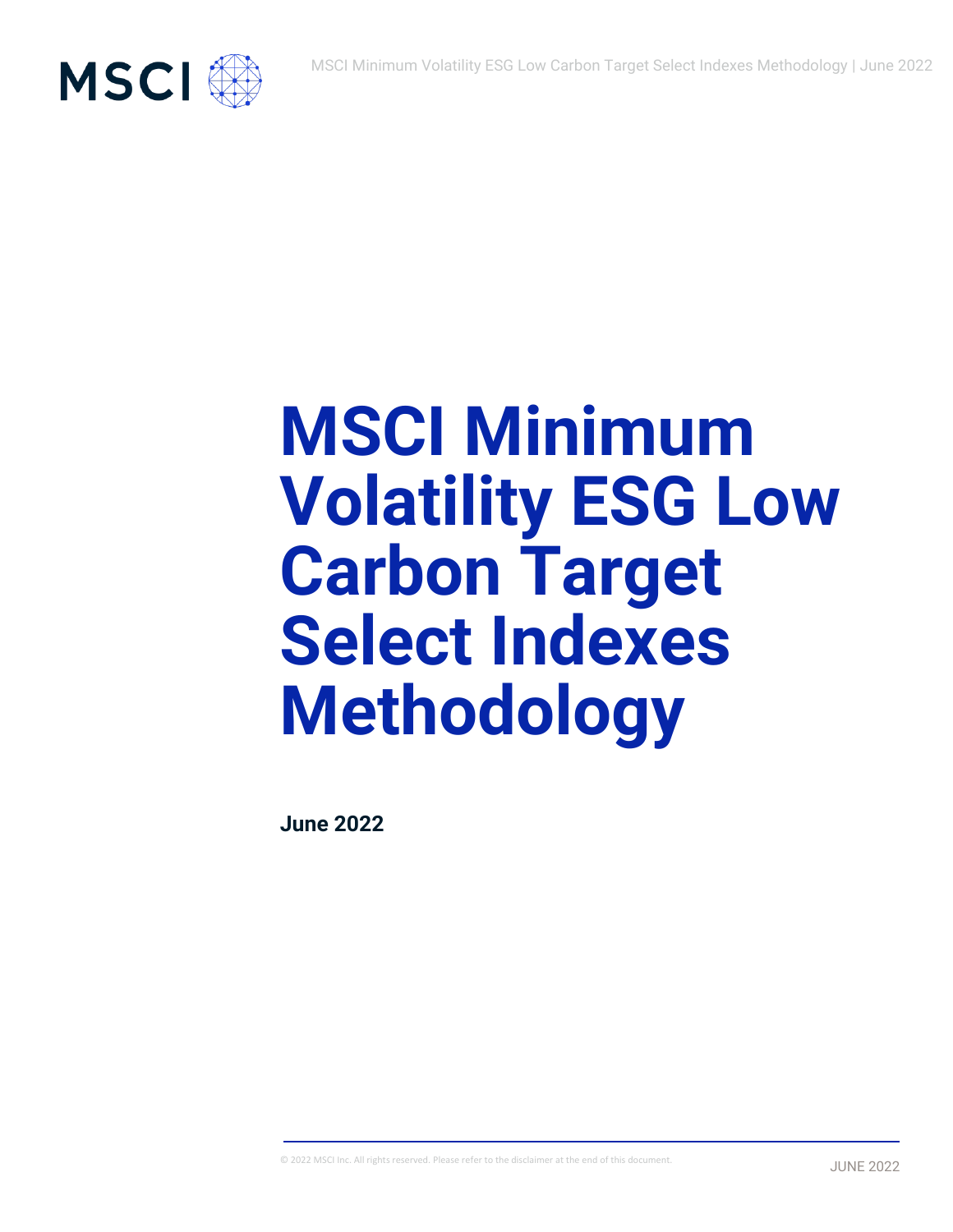



# **Contents**

| 1                                                         |       |                                                                           |  |
|-----------------------------------------------------------|-------|---------------------------------------------------------------------------|--|
| $\overline{2}$                                            |       |                                                                           |  |
|                                                           | 2.1   |                                                                           |  |
|                                                           | 2.2   |                                                                           |  |
|                                                           | 2.3   | MSCI ESG Business Involvement Screening Research  4                       |  |
|                                                           | 2.4   |                                                                           |  |
| 3                                                         |       |                                                                           |  |
|                                                           | 3.1   |                                                                           |  |
|                                                           | 3.2   |                                                                           |  |
|                                                           | 3.3   |                                                                           |  |
|                                                           | 3.3.1 |                                                                           |  |
|                                                           | 3.4   |                                                                           |  |
|                                                           | 3.4.1 |                                                                           |  |
|                                                           |       | 3.4.2                                                                     |  |
|                                                           | 3.5   |                                                                           |  |
|                                                           | 3.6   |                                                                           |  |
|                                                           | 3.7   |                                                                           |  |
| 4                                                         |       |                                                                           |  |
|                                                           | 4.1   |                                                                           |  |
|                                                           | 4.2   |                                                                           |  |
|                                                           |       | Appendix I: The Parent Index and the Base Currency for<br>Optimization 12 |  |
|                                                           |       |                                                                           |  |
| Appendix III: Handling Infeasible Optimizations  16       |       |                                                                           |  |
| Appendix IV: New release of Barra® Equity Model or Barra® |       |                                                                           |  |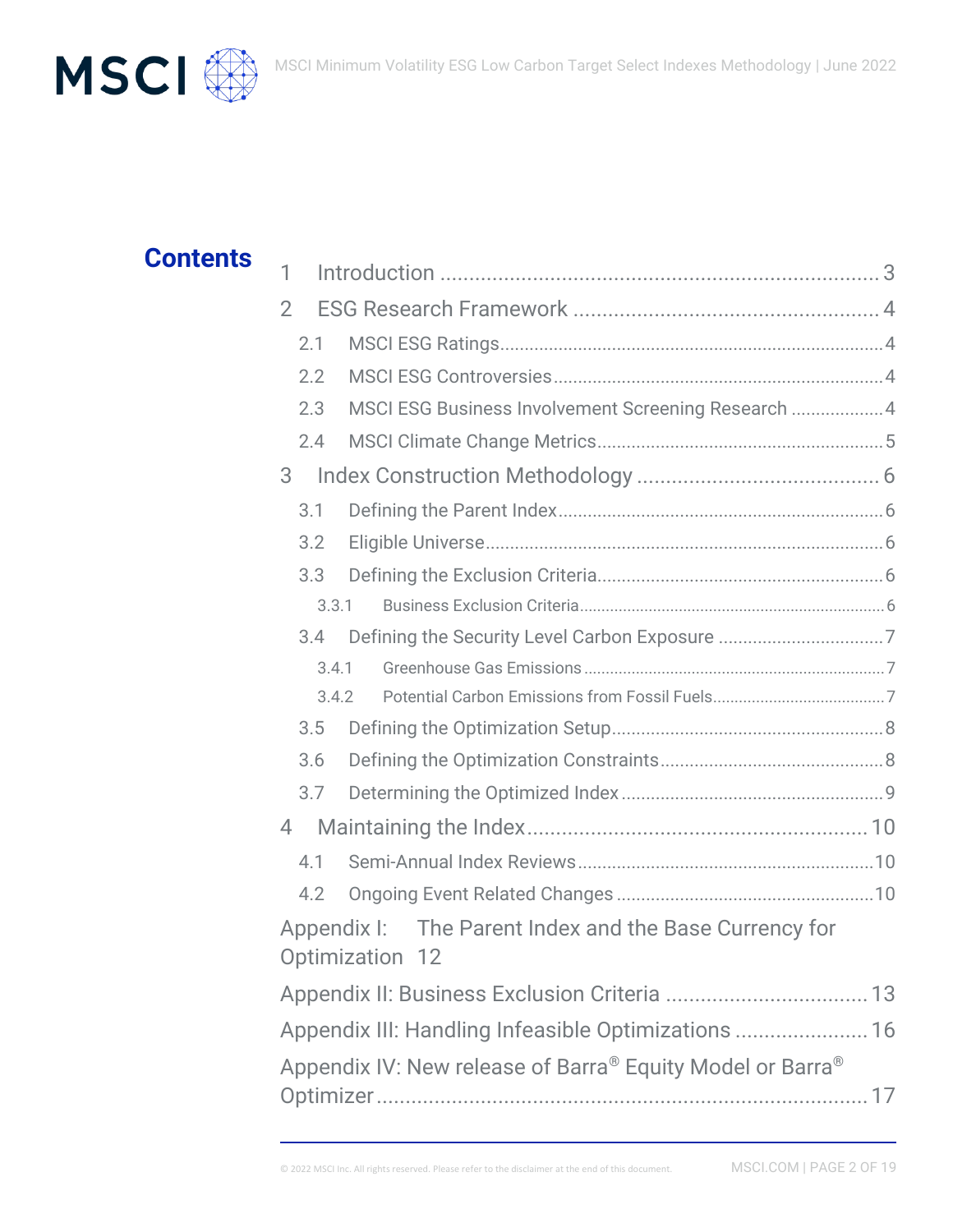

# **1 Introduction**

The MSCI Minimum Volatility ESG Low Carbon Target Select Indexes (herein, 'the Indexes') are designed to represent the performance of a strategy that seeks systematic integration of environmental, social and governance (ESG) norms while minimizing ex-ante total risk.

The Indexes are constructed by selecting constituents of a market capitalization weighted index (the 'Parent Index') and applying an optimization process that aims to minimize volatility risk, reduce the carbon-equivalent exposure to  $CO<sub>2</sub>$  and other GHG, as well as the exposure to potential emissions risk of fossil fuel reserves by thirty percent (30%) and improve the weighted-average industry-adjusted ESG score of the Index with respect to their respective Parent Indexes under certain constraints described below.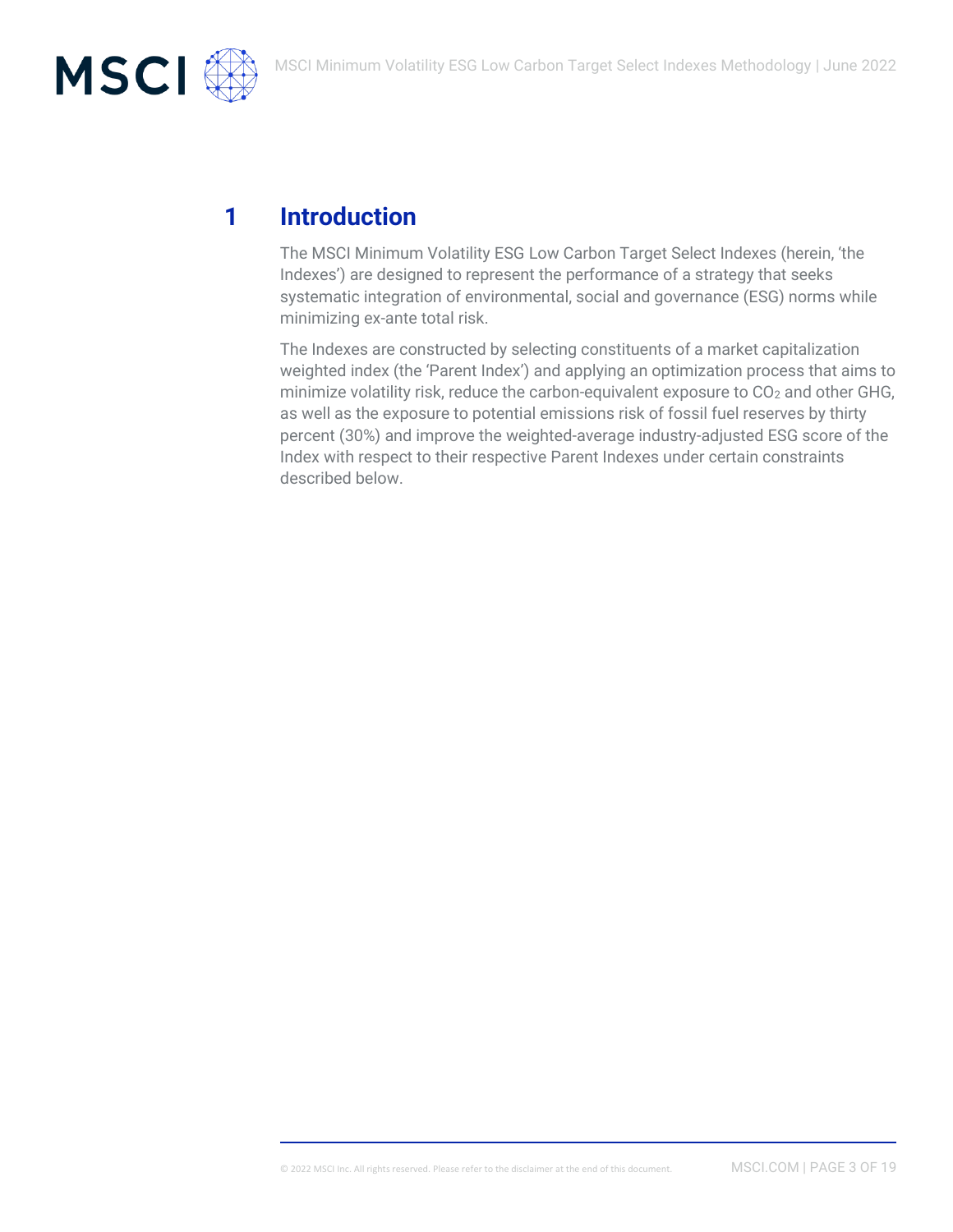

# **2 ESG Research Framework**

The Indexes use company ratings and research provided by MSCI ESG Research. In particular, the Indexes use the following four MSCI ESG Research products: MSCI ESG Ratings, MSCI ESG Controversies Score, MSCI ESG Business Involvement Screening Research and MSCI Climate Change Metrics.

For details on MSCI ESG Research's full suite of ESG products, please refer to: [http://www.msci.com/products/esg/about\\_msci\\_esg\\_research.html](http://www.msci.com/products/esg/about_msci_esg_research.html)

## 2.1 MSCI ESG RATINGS

MSCI ESG Ratings provides research, analysis and ratings of how well companies manage environmental, social and governance risks and opportunities.

MSCI ESG Ratings provides an overall company ESG rating - a seven point scale from 'AAA' to 'CCC'. In addition, the product provides scores and percentiles indicating how well a company manages each key issue relative to industry peers.

For more details on MSCI ESG Ratings, please refer to [https://www.msci.com/documents/1296102/1636401/MSCI\\_ESG\\_Ratings.pdf.](https://www.msci.com/documents/1296102/1636401/MSCI_ESG_Ratings.pdf)

## 2.2 MSCI ESG CONTROVERSIES

MSCI ESG Controversies provides assessments of controversies concerning the negative environmental, social, and/or governance impact of company operations, products and services. The evaluation framework used in MSCI ESG Controversies is designed to be consistent with international norms represented by the UN Declaration of Human Rights, the ILO Declaration on Fundamental Principles and Rights at Work, and the UN Global Compact. MSCI ESG Controversies Score falls on a 0-10 scale, with "0" being the most severe controversy.

For more details on MSCI ESG Controversies Score, please refer to [https://www.msci.com/documents/10199/acbe7c8a-a4e4-49de-9cf8-](https://www.msci.com/documents/10199/acbe7c8a-a4e4-49de-9cf8-5e957245b86b) [5e957245b86b.](https://www.msci.com/documents/10199/acbe7c8a-a4e4-49de-9cf8-5e957245b86b)

## 2.3 MSCI ESG BUSINESS INVOLVEMENT SCREENING RESEARCH

MSCI ESG Business Involvement Screening Research (BISR) aims to enable institutional investors to manage environmental, social and governance (ESG) standards and restrictions reliably and efficiently.

For more details on MSCI ESG Business Involvement Screening Research, please refer to [http://www.msci.com/resources/factsheets/MSCI\\_ESG\\_BISR.pdf.](http://www.msci.com/resources/factsheets/MSCI_ESG_BISR.pdf)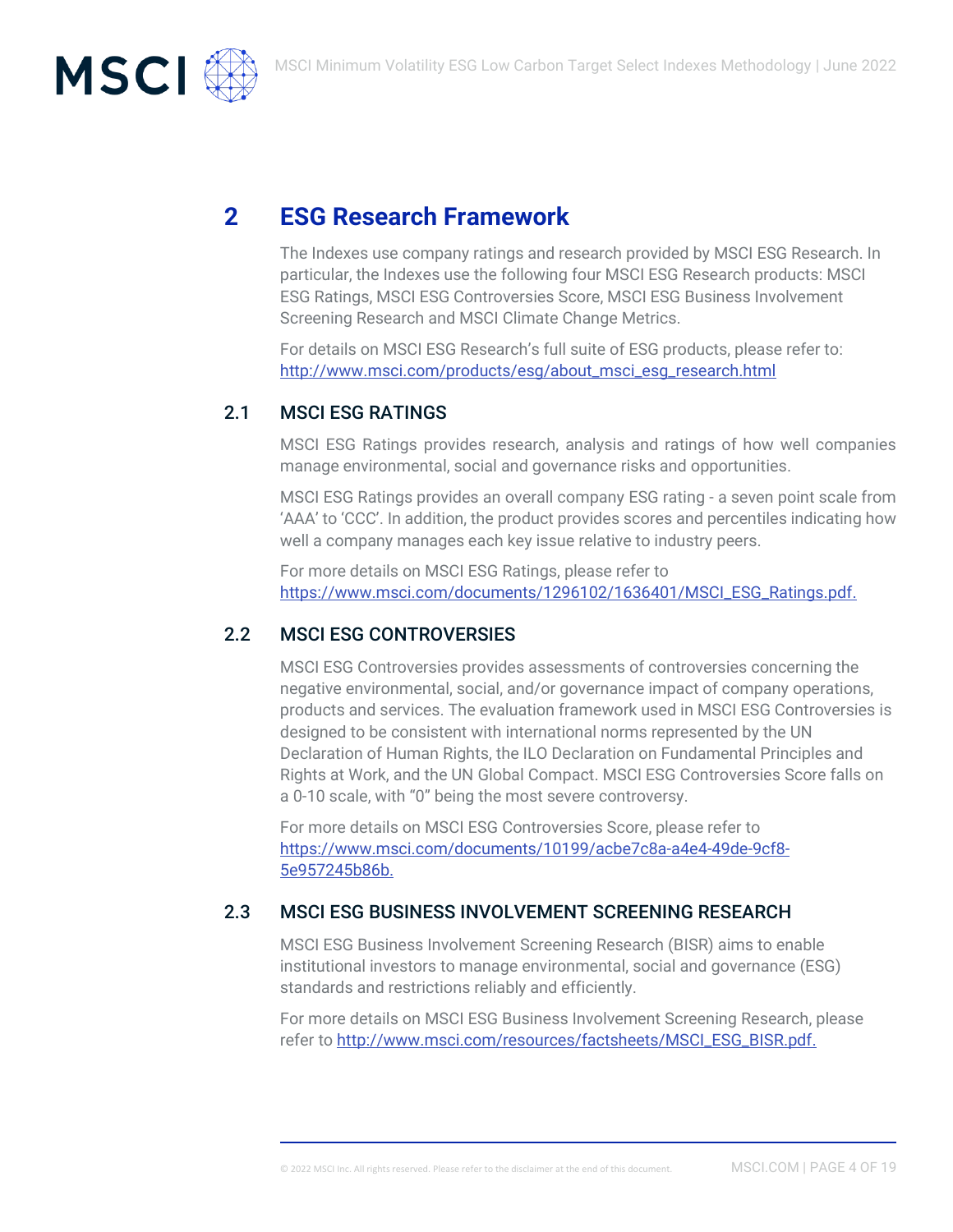



MSCI Climate Change Metrics provides climate data & tools to support investors integrating climate risk & opportunities into their investment strategy and processes. It supports investors seeking to achieve a range of objectives, including measuring and reporting on climate risk exposure, implementing low carbon and fossil fuel-free strategies, align with temperature pathways and factoring climate change research into their risk management processes, in particular through climate scenario analysis for both transition and physical risks.

The dataset spans across the four dimensions of a climate strategy: transition risks, green opportunities, physical risks and 1.5° alignment.

For more details on MSCI Climate Change Metrics, please refer to <https://www.msci.com/climate-change-solutions>.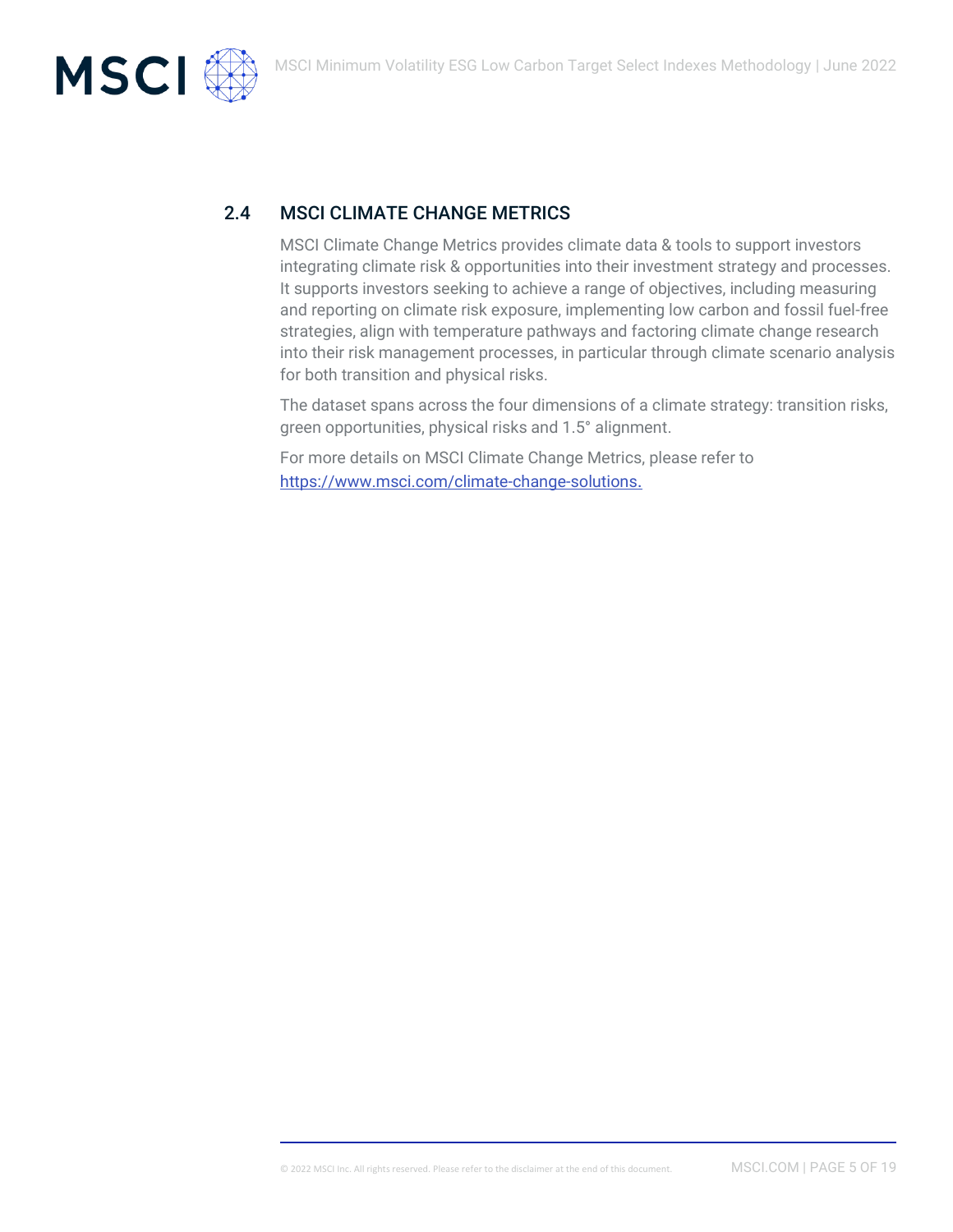

# **3 Index Construction Methodology**

Constructing the Indexes involves the following steps:

- Defining the Parent Index
- Defining the exclusion criteria
- Defining the security level carbon exposure
- Defining the optimization constraints
- Determining the optimized index

The steps mentioned above are defined in detail in the subsequent sections.

## 3.1 DEFINING THE PARENT INDEX

Constructing the Indexes begins with selecting the Parent Index and the Eligible Universe to perform total risk minimizing optimization. The Parent Index serves as the universe of eligible securities for optimization.

Please refer to Appendix I for more details.

## 3.2 ELIGIBLE UNIVERSE

The Eligible Universe is constructed by excluding securities from the Parent Index based on the exclusion criteria described below.

## 3.3 DEFINING THE EXCLUSION CRITERIA

Securities of companies involved in Very Severe business controversies as defined by the MSCI ESG Controversies Methodology are not eligible for inclusion in the Indexes. This is implemented by excluding constituents of the Parent Index with ESG Controversy Score = 0 ('Red Flag' companies).

#### **3.3.1 BUSINESS EXCLUSION CRITERIA**

Companies that are involved in specific businesses which have high potential for negative social and/or environmental impact are ineligible for inclusion in the Indexes.

- Nuclear Weapons
- Conventional Weapons
- Controversial Weapons
- Civilian Firearms
- Tobacco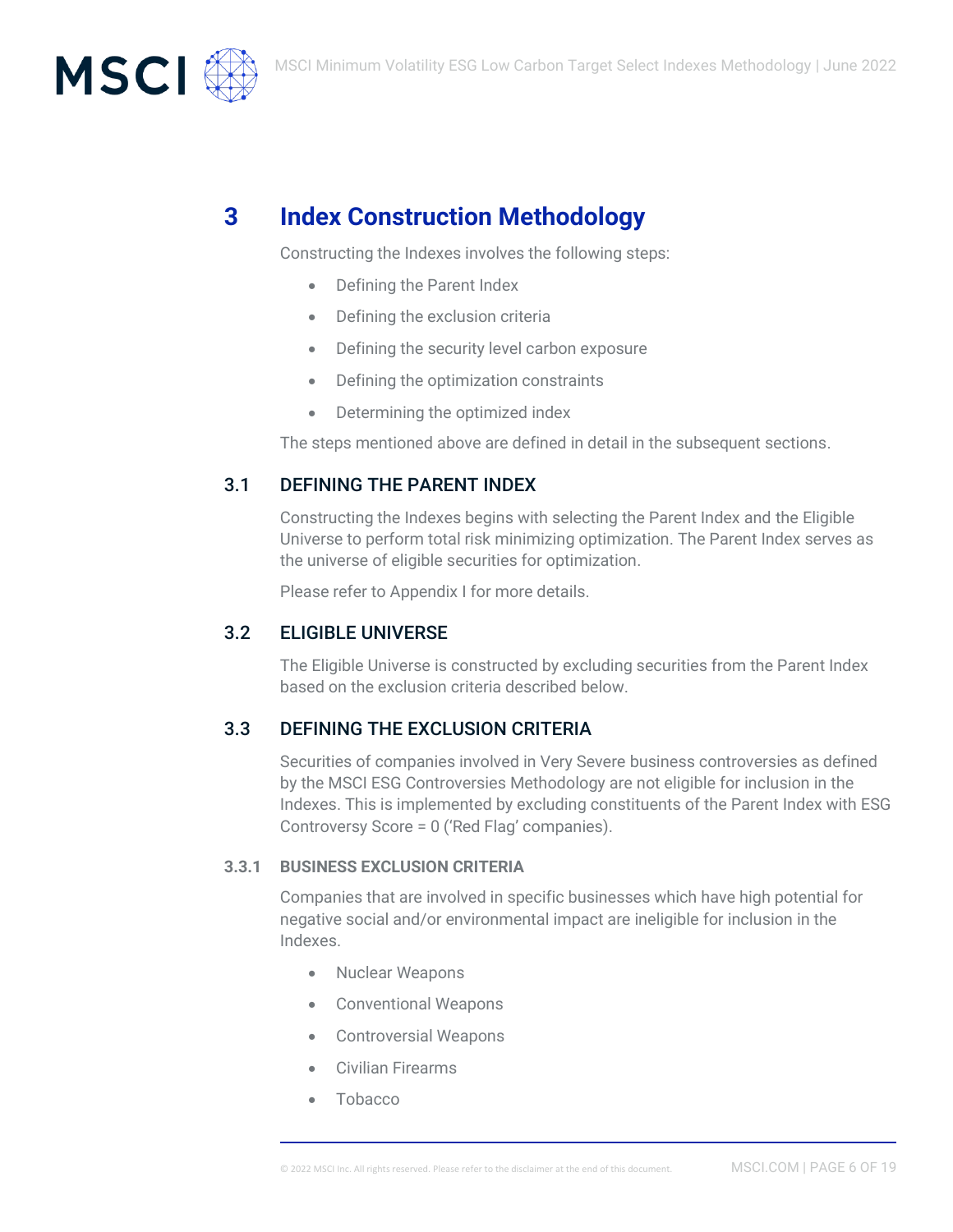

- Thermal Coal
- Unconventional Oil and Gas
- Conventional Oil and Gas

In addition to the above, companies that fail to comply with the United Nations Global Compact Principles are also excluded from the Indexes.

Please refer to Appendix II for more details on these criteria.

## 3.4 DEFINING THE SECURITY LEVEL CARBON EXPOSURE

The carbon exposure of a security is measured in terms of its greenhouse gas emissions and its potential carbon emissions from fossil fuel reserves. The Indexes use MSCI Climate Change Metrics data from MSCI ESG Research.

#### **3.4.1 GREENHOUSE GAS EMISSIONS**

MSCI ESG Research collects company-specific direct (Scope 1) and indirect (Scope 2) greenhouse gas (GHG) emissions data from company public documents and/or the Carbon Disclosure Project. If a company does not report GHG emissions, then MSCI ESG Research uses its proprietary methodology to estimate Scope 1 and Scope 2 GHG emissions.

For newly added companies to the Indexes which do not report emission data and where MSCI ESG Research has not estimated the greenhouse gas emissions yet, MSCI uses the average emissions per dollar of sales for the companies in the same industry group of the MSCI ACWI Index, multiplied by the sales of the company as the estimated emission for the company.

#### **3.4.2 POTENTIAL CARBON EMISSIONS FROM FOSSIL FUELS**

MSCI ESG Research collects fossil fuel reserves data where relevant for companies which have reserves, typically in the Oil & Gas, Coal Mining and Electric Utilities industries. Fossil fuel reserves can be used for several applications including energy or industrial (e.g. coking coal used for steel production). Only fossil fuel reserves used for energy are taken into account. The data is updated on an annual basis and based on information disclosed by companies. Sources include company publications, other public records and third party data providers. For newly added companies to the index where data is not available yet, MSCI uses zero fossil fuel reserves. The size of reserves of a company typically influences its market valuation, and hence MSCI normalizes for size by dividing the potential carbon emissions of the company by its market capitalization.

© 2022 MSCI Inc. All rights reserved. Please refer to the disclaimer at the end of this document. MSCI.COM | PAGE 7 OF 19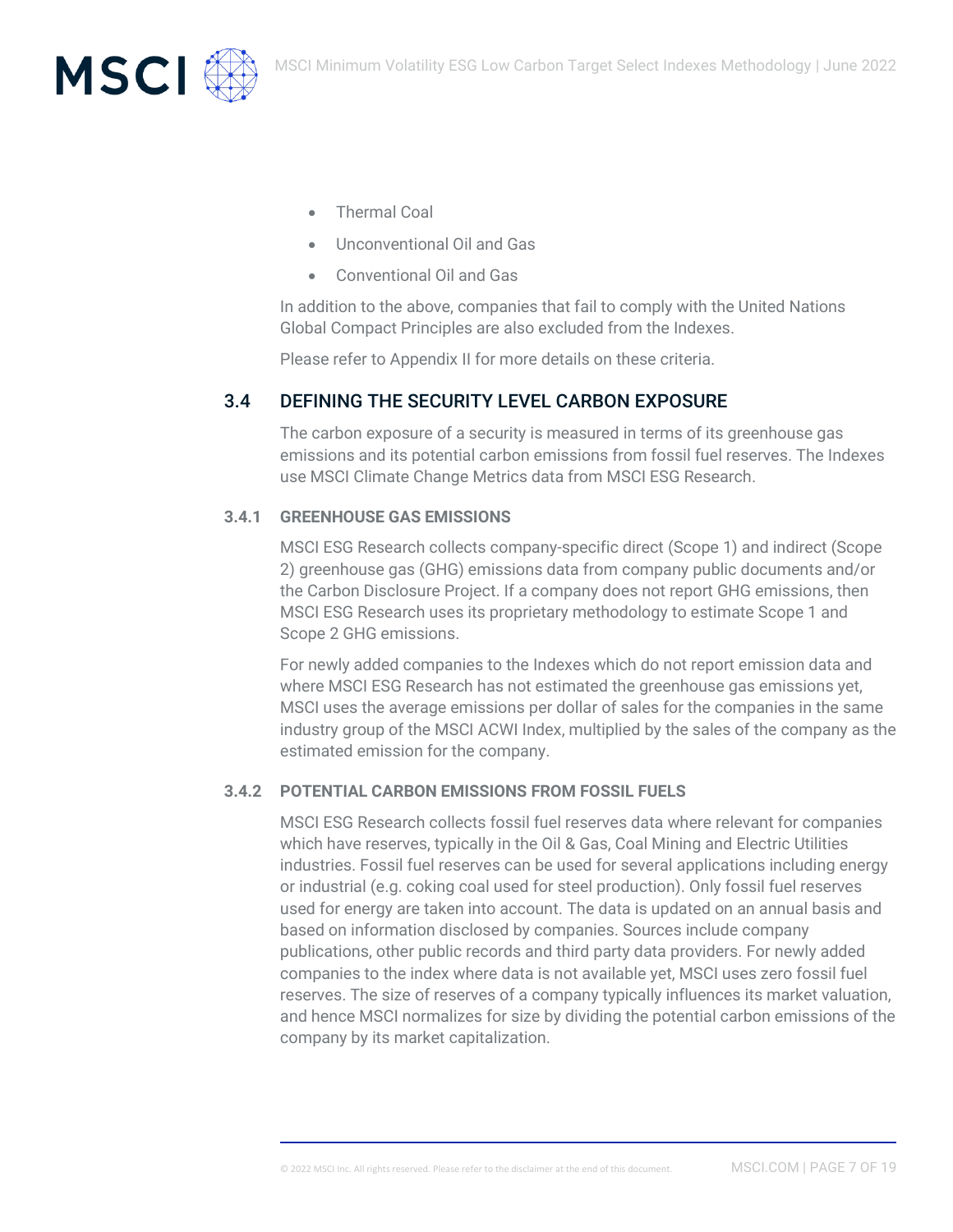

To convert reserves data to potential carbon emissions, MSCI ESG Research applies a formula from the Potsdam Institute for Climate Impact Research<sup>1</sup>.

## 3.5 DEFINING THE OPTIMIZATION SETUP

The optimization objective is to perform total risk minimizing optimization. The optimization is performed from a base currency perspective and does not allow short selling of securities.

Please refer to Appendix I for more details.

## 3.6 DEFINING THE OPTIMIZATION CONSTRAINTS

At each Semi-Annual Index Review (SAIR), the following optimization constraints are employed, which aim to ensure replicability and investability:

- The weighted-average industry-adjusted ESG score of the Index will be at least 20% more than the weighted-average industry-adjusted ESG score of the Parent Index at the time of rebalancing
- The maximum weight of an index constituent will be restricted to the lower of (the weight of the security in the Parent Index + 2%) and 10 times the weight of the security in the Parent Index. The minimum weight of an Index constituent will be restricted to be the higher of the (weight of the security in the Parent Index - 2%) and 0. The minimum weight of a constituent in the final index will be 0.05%
- The number of constituents in the final index must be greater than or equal to 100
- For countries with weight greater than 2.5% in the Parent Index, the weight in the Index will not deviate more than +/-5% from the country weight in the Parent Index
- For countries with weight less than 2.5% in the Parent Index, the weight in Index will be capped at 3 times their weight in the Parent Index
- The sector weights of the Index will not deviate more than  $+/-5%$  from the sector weights of the Parent Index
- The factor exposures except beta and residual volatility of the Index will not deviate more than +/-0.25 standard deviations from the factor exposures of the Parent Index

<sup>1</sup> Malte Meinshausen, Nicolai Meinshausen, William Hare, Sarah C. B. Raper, Katja Frieler, Reto Knutti, David J. Frame & Myles R. Allen. Greenhouse-gas emission Target for limiting global warming to 2 °C. Nature 458, 1158- 1162 (30 April 2009) | doi: 10.1038/nature08017; Received 25 September 2008; Accepted 25 March 2009. Supplementary Information, p. 7.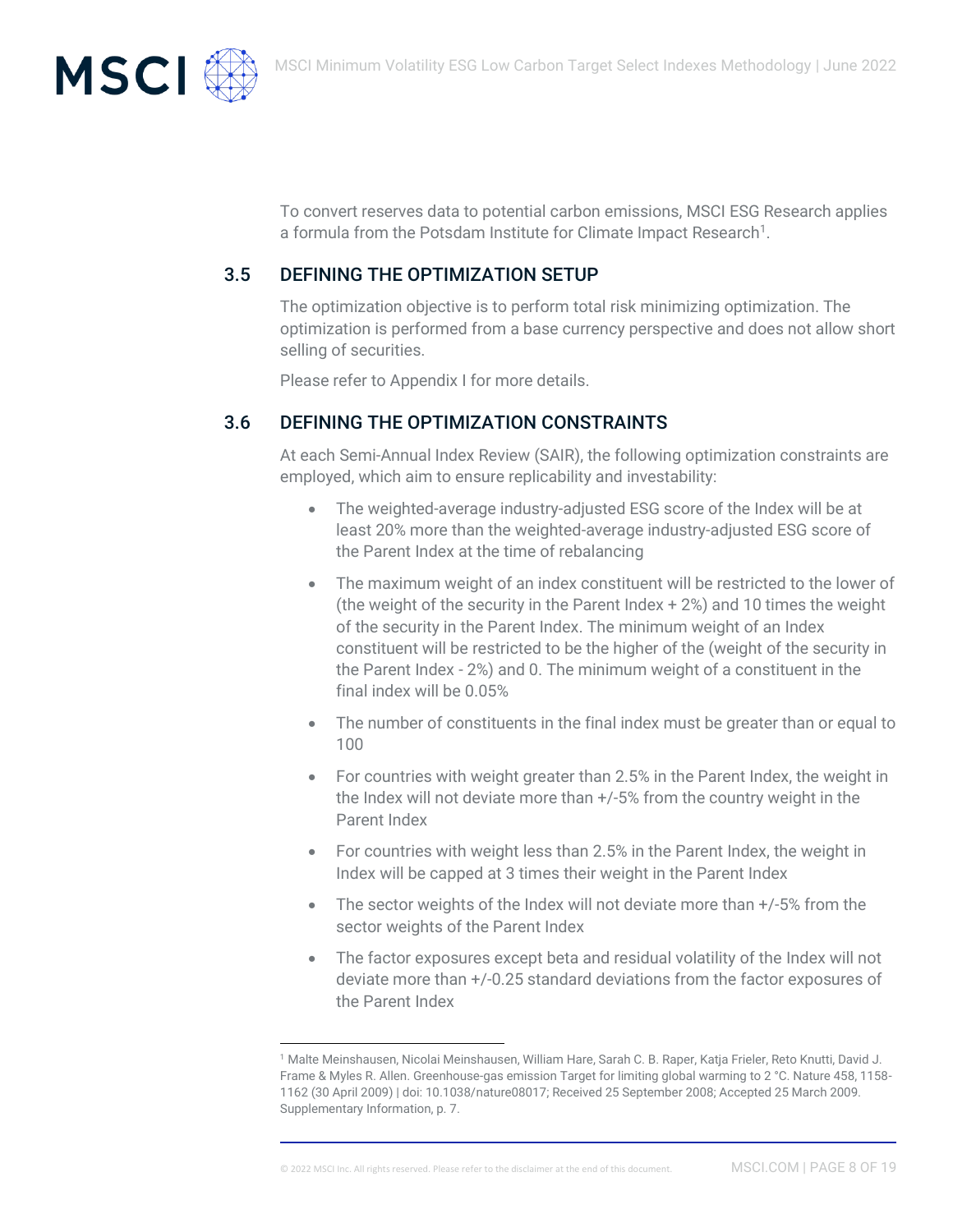



- The minimum reduction in the Carbon Emissions Intensity<sup>2</sup> and in the potential emissions per dollar of market capitalization of the Index relative to the Parent Index will be 30% at the time of rebalancing
- The one-way turnover of the MSCI Minimum Volatility ESG Low Carbon Target Select Index is constrained to a maximum of 10% at each SAIR

The Carbon Emission Intensity and the Potential Emissions per Dollar of Market Capitalization of the Indexes are calculated using the formulae defined in Appendix I of the MSCI Global Low Carbon Leaders Indexes Methodology<sup>3</sup>.

## 3.7 DETERMINING THE OPTIMIZED INDEX

The Indexes are constructed using the Barra Open Optimizer in combination with the relevant Barra Equity Model<sup>4</sup>. The optimization uses the Eligible Universe as the universe of eligible securities and the specified optimization objective and constraints to determine the Index. Infeasible optimizations are handled as explained in Appendix III.

<sup>2</sup> Security Carbon Intensity = Scope 1 & 2 Emission / Sales.

<sup>&</sup>lt;sup>3</sup> For details about the methodology, please refer to[: https://www.msci.com/index-methodology.](https://www.msci.com/index-methodology)

<sup>4</sup> Please refer to Appendix IV for the detailed information on model usage.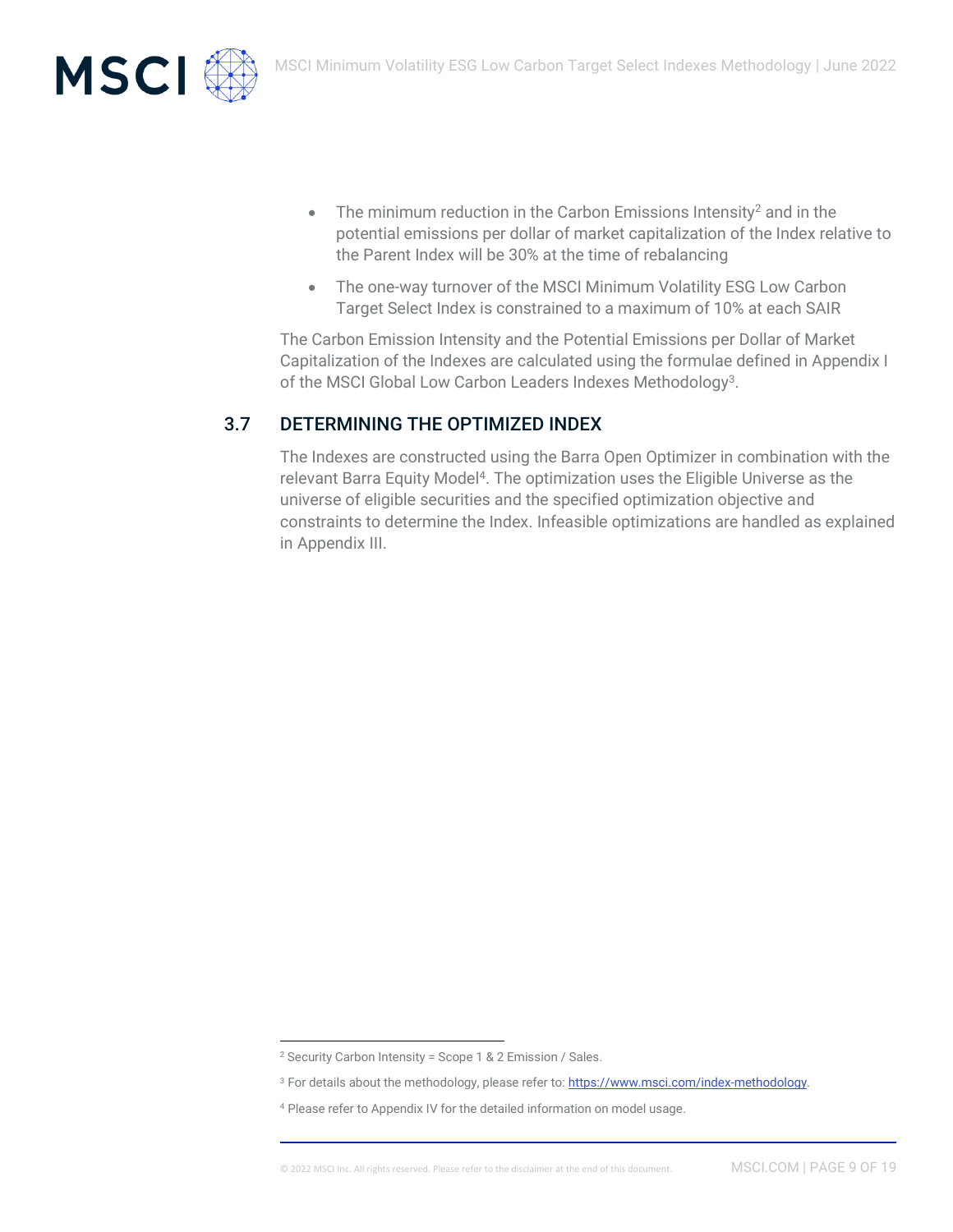

# **4 Maintaining the Index**

## 4.1 SEMI-ANNUAL INDEX REVIEWS

The Indexes are rebalanced on a semi-annual basis, usually as of the close of the last business day of May and November, coinciding with the May and November Semi-Annual Index Reviews (SAIRs) of the MSCI Global Investable Market Indexes. Barra Equity Model data as of the end of April and October are used respectively.

Similarly, the MSCI ESG Research data (including MSCI ESG Ratings, MSCI ESG Controversies Scores, MSCI Business Involvement Screening Research, and MSCI Climate Change Metrics) used for the Semi-annual Index Reviews will be taken as of the end of the month preceding the Index Review i.e., April and October. For some securities, such data may not be published by MSCI ESG Research by the end of the month preceding the Index Review. For such securities, MSCI will use ESG data published after the end of month, when available.

The pro forma Indexes are in general announced nine business days before the effective date.

## 4.2 ONGOING EVENT RELATED CHANGES

The general treatment of corporate events in the Indexes aims to minimize turnover outside of Index Reviews. The methodology aims to appropriately represent an investor's participation in an event based on relevant deal terms and pre-event weighting of the Index constituents that are involved. Further, changes in Index market capitalization that occur as a result of corporate event implementation will be offset by a corresponding change in the Variable Weighting Factor (VWF) of the constituent.

The following section briefly describes the treatment of common corporate events within the Indexes.

No new securities will be added (except where noted below) to the Index between Index Reviews. Parent Index deletions will be reflected simultaneously in the Index.

| <b>EVENT TYPE</b>                        | <b>EVENT DETAILS</b>                                                                                                      |
|------------------------------------------|---------------------------------------------------------------------------------------------------------------------------|
| <b>New additions to the Parent Index</b> | A new security added to the Parent<br>Index (such as IPO and other early<br>inclusion) will not be added to the<br>Index. |
| Spin-Offs                                | All securities created as a result of the<br>spin-off of an existing Index<br>constituent will be added to the Index      |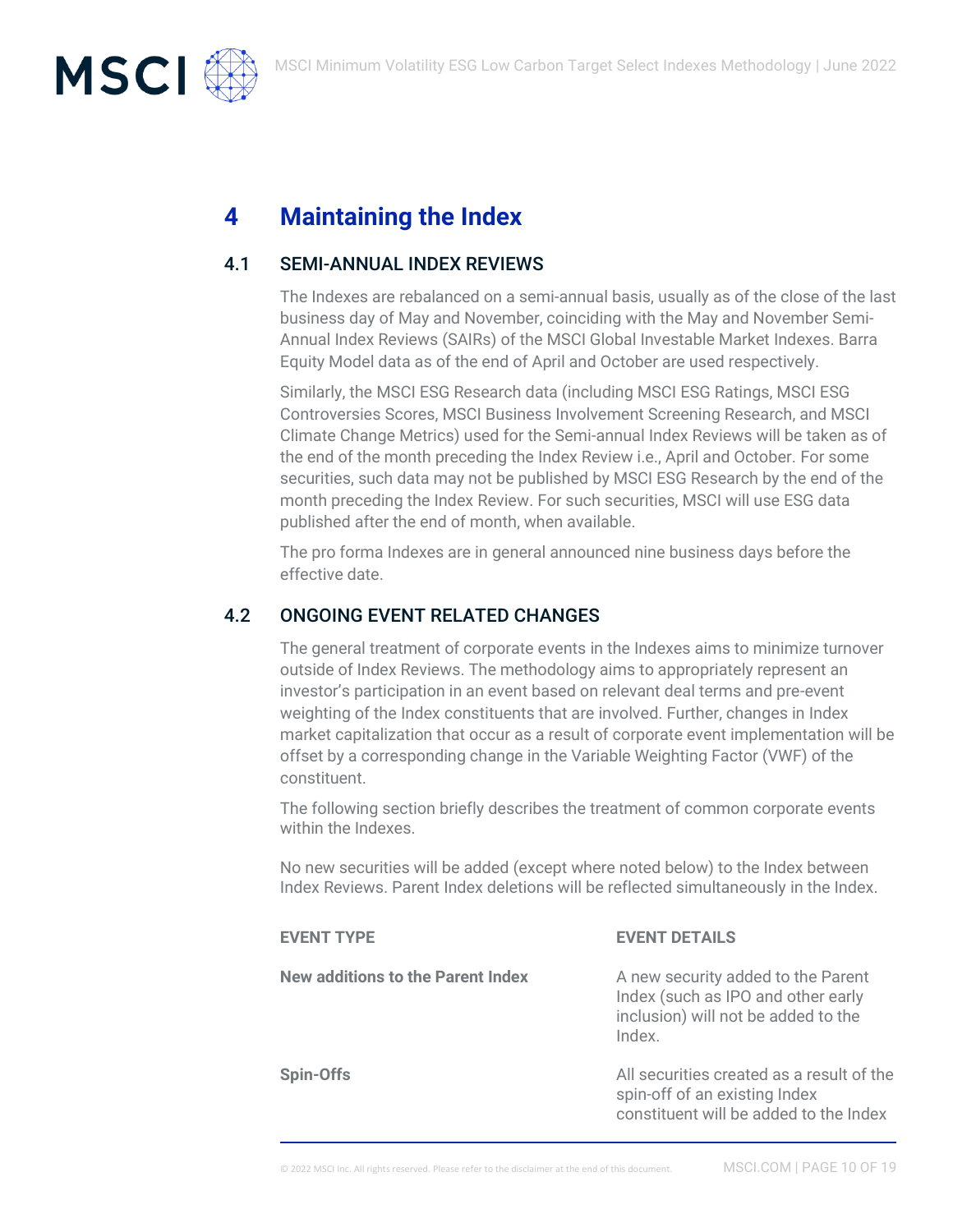

at the time of event implementation. Reevaluation for continued inclusion in the Index will occur at the subsequent Index Review.

**Merger/Acquisition** For Mergers and Acquisitions, the acquirer's post event weight will account for the proportionate amount of shares involved in deal consideration, while cash proceeds will be invested across the Index. If an existing Index constituent is acquired by a non-Index constituent, the existing constituent will be deleted from the Index and the acquiring nonconstituent will not be added to the Index. **Changes in Security Characteristics** A security will continue to be an Index constituent if there are changes in characteristics (country, sector, size segment, etc.). Reevaluation for continued inclusion in the Index will occur at the subsequent Index Review.

Further detail and illustration regarding specific treatment of corporate events relevant to this Index can be found in the MSCI Corporate Events Methodology book under the sections detailing the treatment of events in Capped Weighted and Non-Market Capitalization Weighted indexes.

The MSCI Corporate Events methodology book is available at: <https://www.msci.com/index/methodology/latest/CE>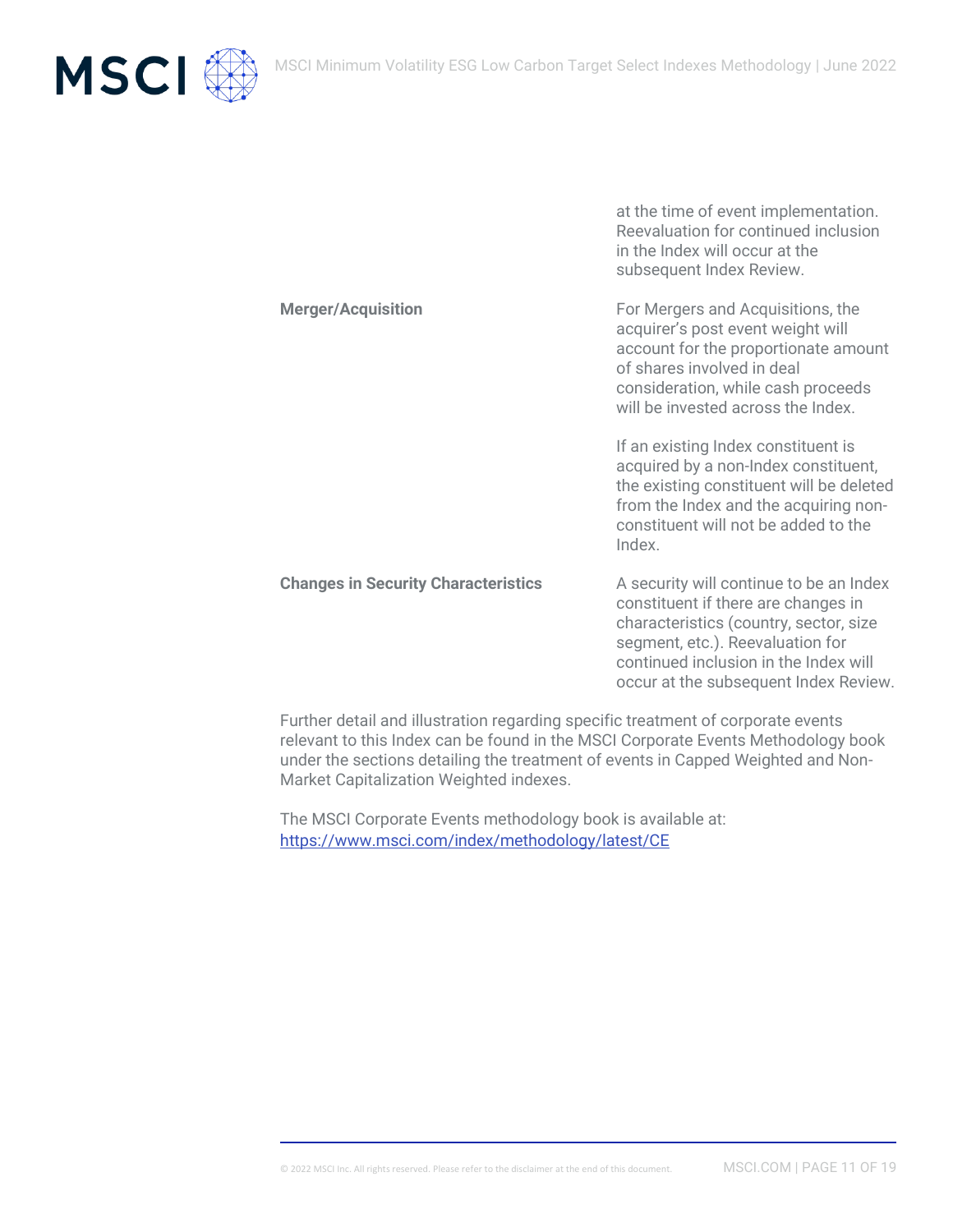

# **Appendix I: The Parent Index and the Base Currency for Optimization**

| <b>Minimum Volatility ESG Low Carbon</b><br><b>Target Select Index</b>      | <b>Parent Index</b>      | <b>Base Currency</b><br>for Optimization |
|-----------------------------------------------------------------------------|--------------------------|------------------------------------------|
| <b>MSCI USA Minimum Volatility ESG</b><br>Low Carbon Target Select Index    | <b>MSCI USA Index</b>    | <b>USD</b>                               |
| <b>MSCI Europe Minimum Volatility ESG</b><br>Low Carbon Target Select Index | <b>MSCI Europe Index</b> | <b>EUR</b>                               |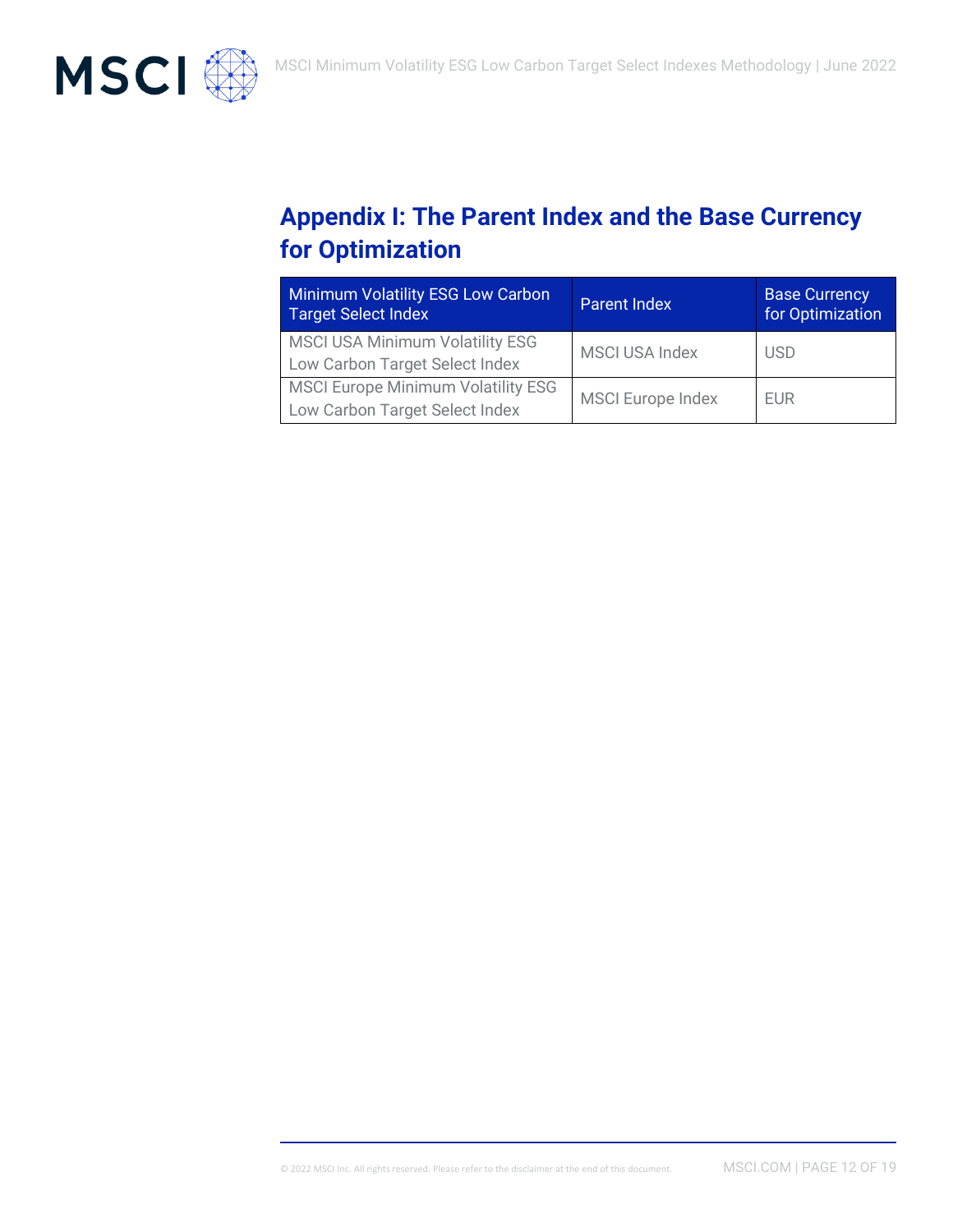

# **Appendix II: Business Exclusion Criteria**

MSCI ESG Research has developed a framework designed to define significant involvement in controversial activities. According to this framework, there are three tolerance levels: Zero Tolerance, Minimal Tolerance and Low Tolerance.

Each controversial activity screened by the MSCI Minimum Volatility ESG Low Carbon Target Select Indexes (except Civilian Firearms, Conventional Weapons, Thermal Coal, Unconventional Oil and Gas, Conventional Oil and Gas, and Global Norms) is assigned to one of these tolerance levels:

#### **Activities classified under "Zero Tolerance"**

- **Controversial Weapons**
	- o All companies with any tie to Controversial Weapons (cluster munitions, landmines, depleted uranium weapons, biological/chemical weapons, blinding lasers, non-detectable fragments and incendiary weapons), as defined by the methodology of the MSCI Ex-Controversial Weapons Indexes available at [https://www.msci.com/index-methodology.](https://www.msci.com/index-methodology)

#### **Activities classified under "Minimal Tolerance"**

- **Nuclear Weapons**
	- o All companies that manufacture nuclear warheads and/or whole nuclear missiles.
	- o All companies that manufacture components that were developed or are significantly modified for exclusive use in nuclear weapons (warheads and missiles).
	- o All companies that manufacture or assemble delivery platforms that were developed or significantly modified for the exclusive delivery of nuclear weapons.
	- o All companies that provide auxiliary services related to nuclear weapons.
	- o All companies that manufacture components that were not developed or not significantly modified for exclusive use in nuclear weapons (warheads and missiles).
	- $\circ$  All companies that manufacture or assemble delivery platforms that were not developed or not significantly modified for the exclusive delivery of nuclear weapons.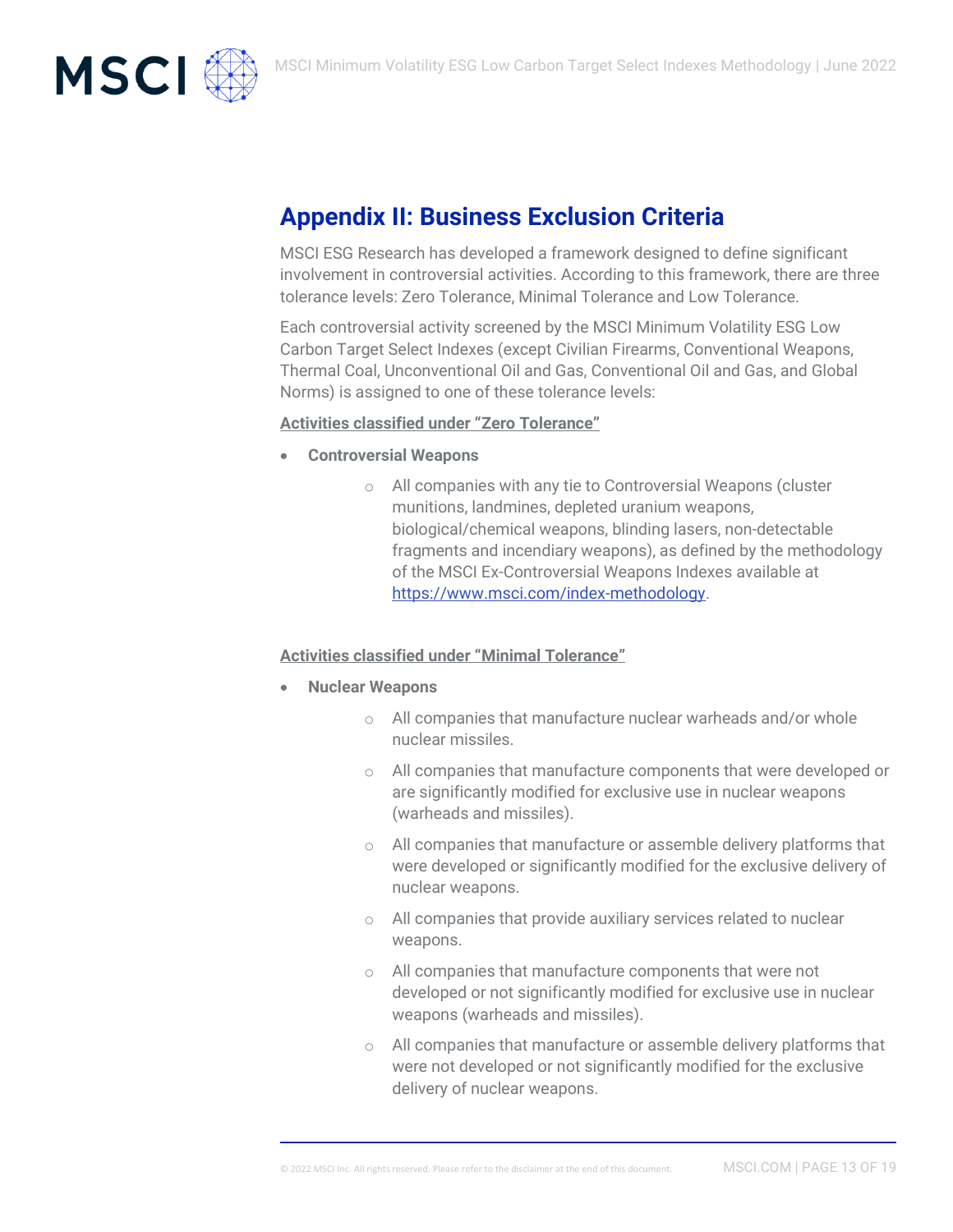

- o All companies that manufacture components for nuclear-exclusive delivery platforms.
- **Tobacco** 
	- o All companies classified as a "Producer".
	- o All companies deriving 5% or more aggregate revenue from the production, distribution, retail and supply of tobacco-related products.

#### **Activities not classified under any specific tolerance level**

- **Civilian Firearms**
	- o All companies deriving 5% or more revenue from the manufacturing of firearms and small arms ammunitions for civilian markets.
	- o All companies deriving 5% or more revenue from the distribution (wholesale or retail) of firearms or small arms ammunition intended for civilian use.
- **Conventional Weapons** 
	- o All companies deriving 5% or more revenue from the production of conventional weapons.
	- o All companies deriving 10% or more aggregate revenue from weapons systems, components, and support systems and services.
- **Thermal Coal** 
	- o All companies deriving 5% or more revenue (either reported or estimated) from the mining of thermal coal (including lignite, bituminous, anthracite and steam coal) and its sale to external parties. It excludes revenue from metallurgical coal; coal mined for internal power generation (e.g. in the case of vertically integrated power producers); intra-company sales of mined thermal coal; and revenue from coal trading.
	- o All companies deriving 5% or more revenue (either reported or estimated) from the thermal coal-based power generation.
	- All companies generating 10% or more power from thermal coal.
	- o All companies that provide evidence of owning thermal coal reserves.
- **Unconventional Oil and Gas**
	- o All companies deriving 5% or more revenue from unconventional oil and gas. It includes revenues from oil sands, oil shale (kerogen-rich deposits), shale gas, shale oil, coal seam gas, and coal bed methane.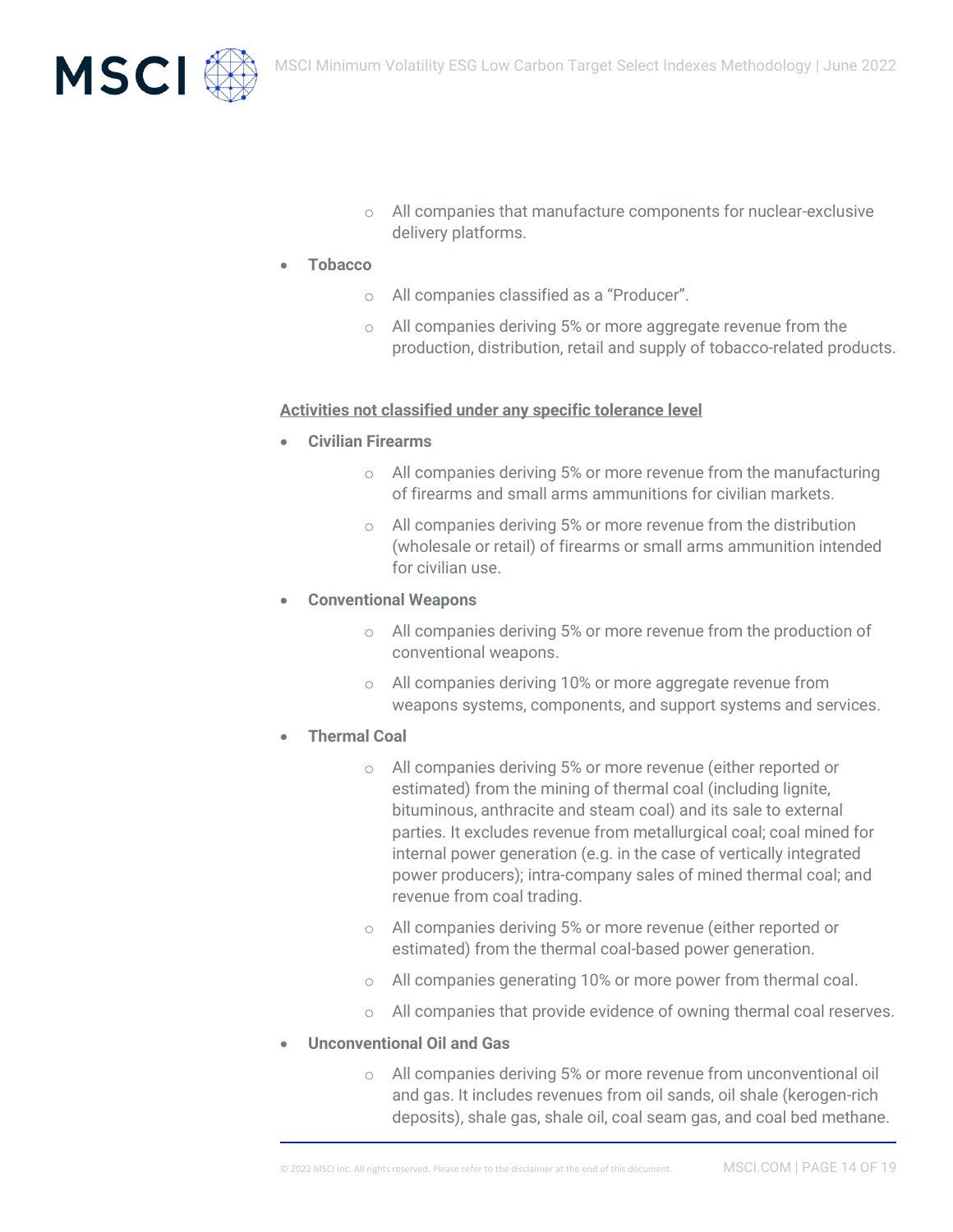

- **Conventional Oil and Gas**
	- o All companies deriving 5% or more revenue from conventional oil and gas. It includes all types of conventional oil and gas production including Arctic onshore/offshore, deep-water, shallow water and other onshore/offshore.
- **Global Norms – United Nations Global Compact Compliance**
	- o All companies that fail to comply with the United Nations Global Compact principles.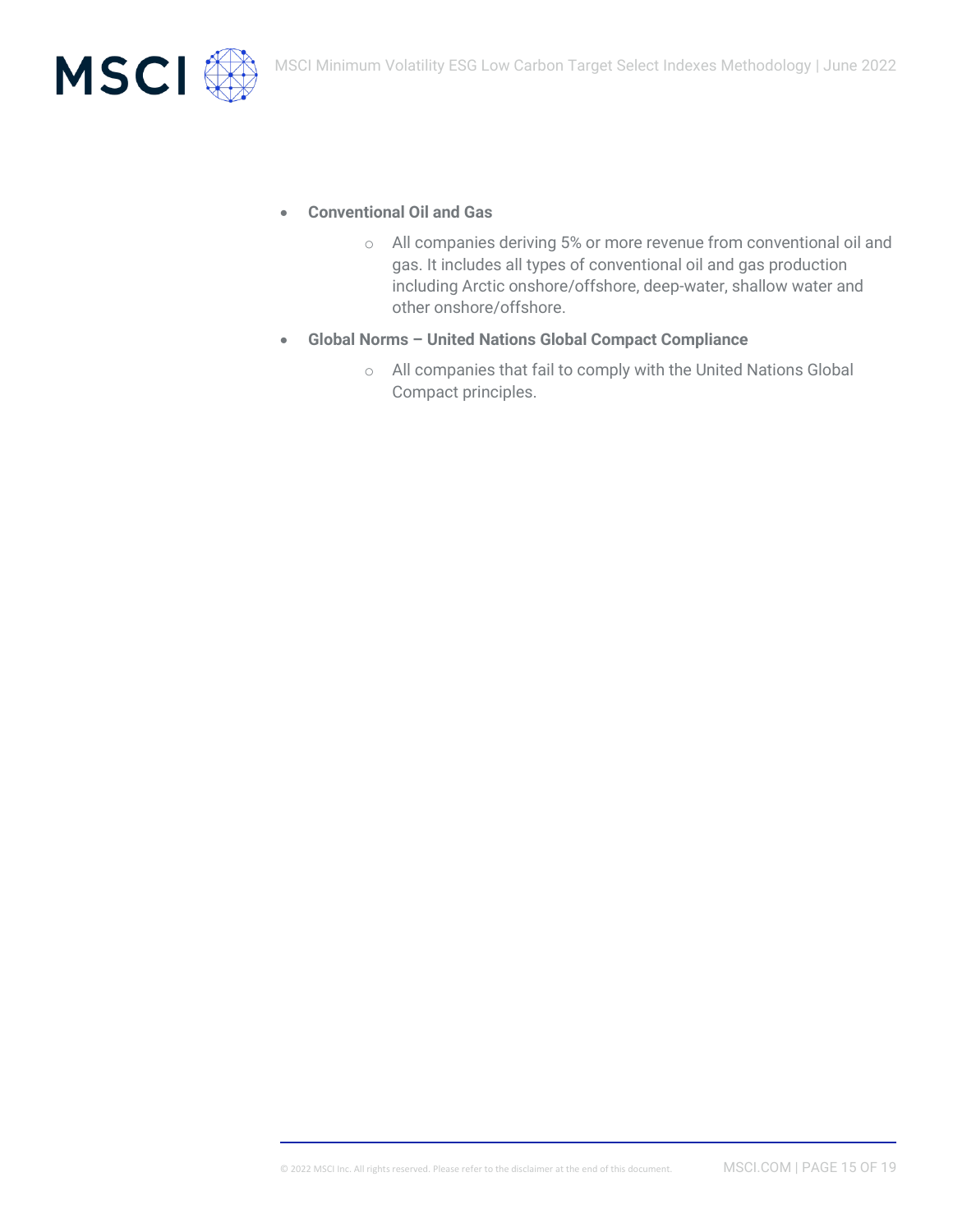

# **Appendix III: Handling Infeasible Optimizations**

During the Semi-Annual Index Review, in the event that there is no optimal solution that satisfies all the optimization constraints defined in Section 3.6, the following constraints are relaxed, until an optimal solution is found:

• The turnover constraint is relaxed in steps of 5%, up to a maximum of 30% until a feasible solution is achieved.

| <b>Order of Relaxation</b> | <b>Turnover Limit</b> |
|----------------------------|-----------------------|
|                            | 15%                   |
| $\mathfrak{D}$             | 20%                   |
| 3                          | 25%                   |
|                            | 30%                   |

In the event that no optimal solution is found after the above turnover constraint has been relaxed, the Index will not be rebalanced for that Semi-Annual Index Review.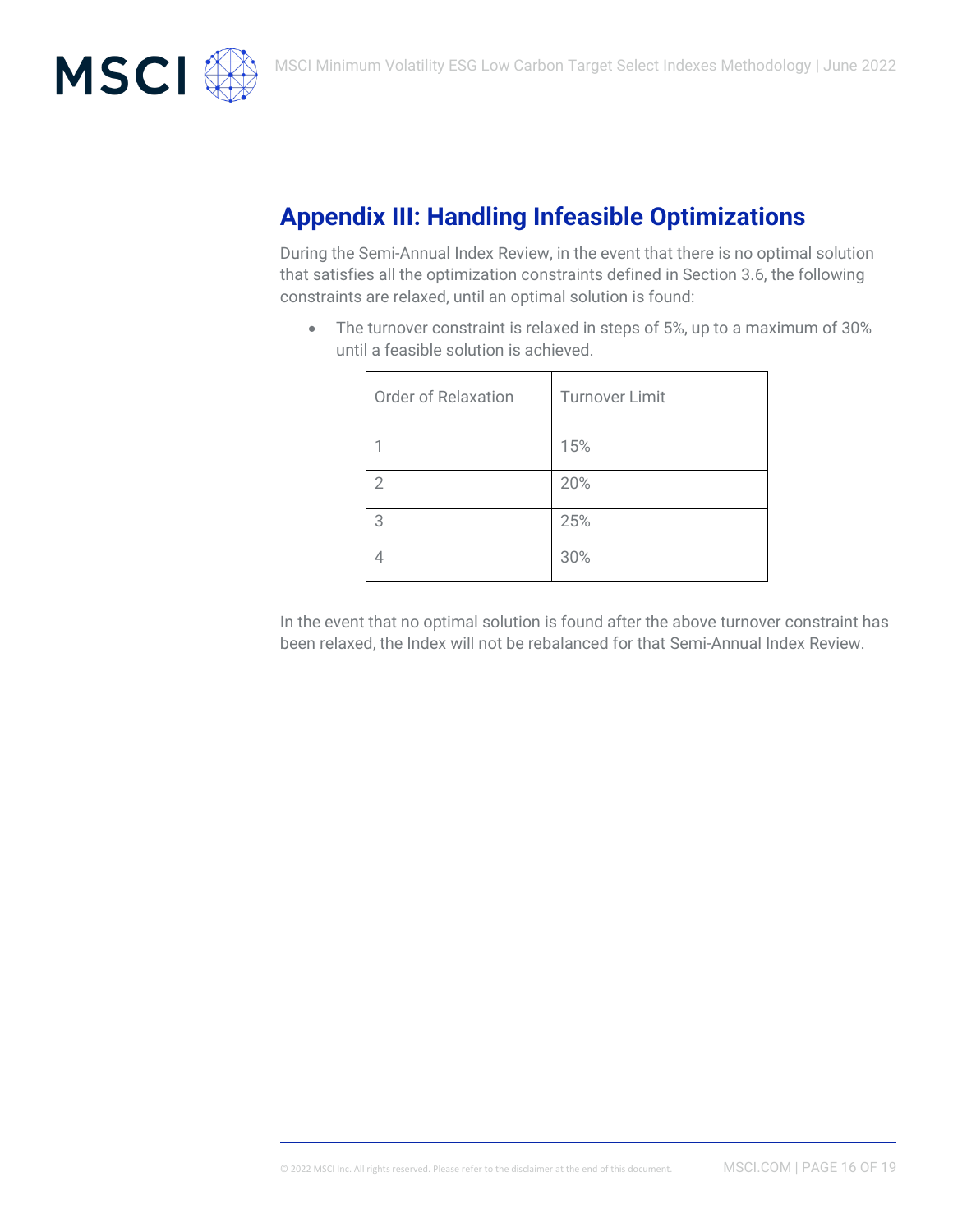

# **Appendix IV: New release of Barra® Equity Model or Barra® Optimizer**

The methodology presently uses MSCI Barra Global Equity Model for Long-Term Investors ("GEMLTL") for the optimization. A new release of the relevant Barra Equity Model or Barra Optimizer may replace the former version within a suitable timeframe.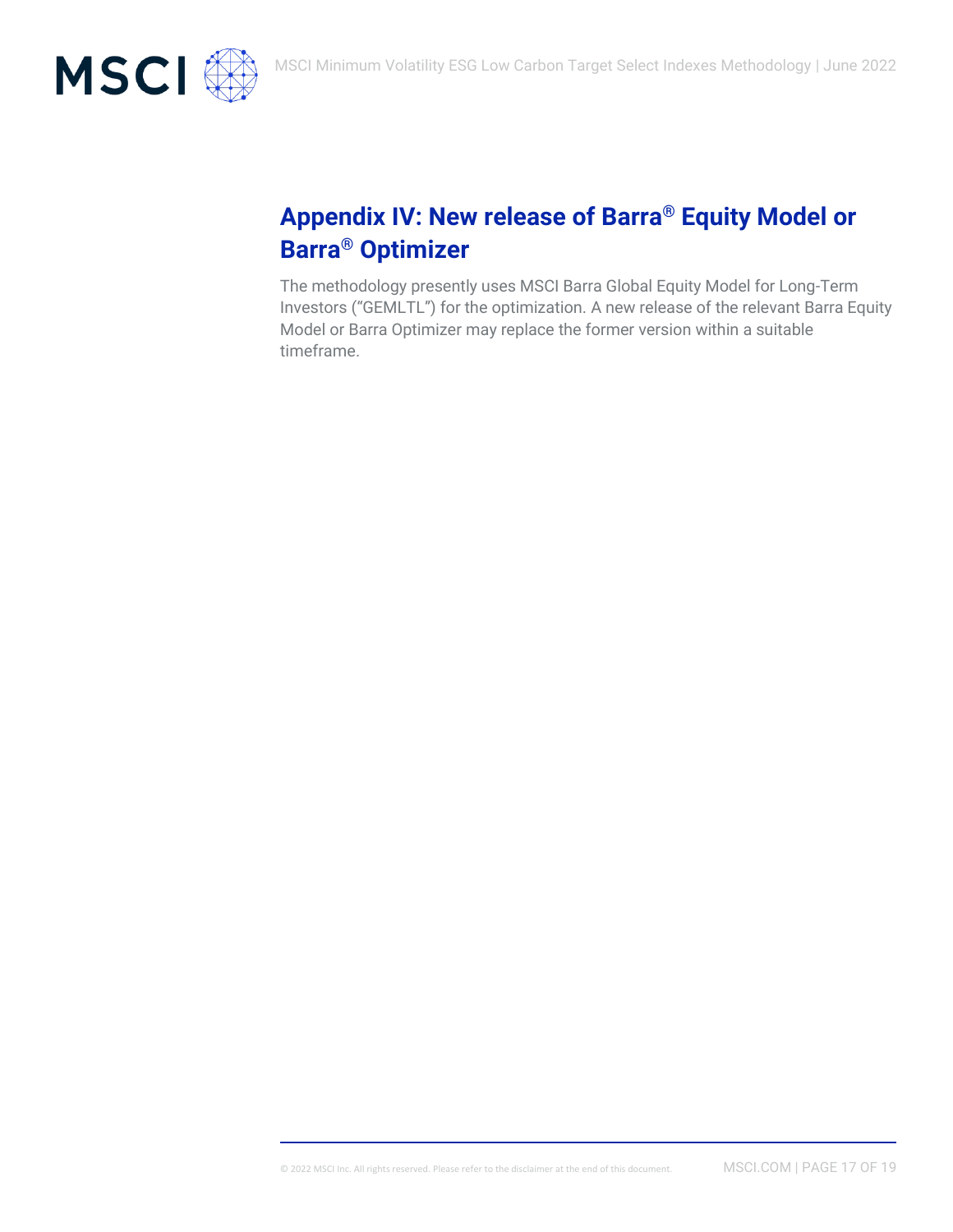

## **Contact us**

#### **AMERICAS**

| clientservice@msci.com |  |  |
|------------------------|--|--|
|                        |  |  |

| Americas        | 1888 588 4567 *   |
|-----------------|-------------------|
| Atlanta         | + 1 404 551 3212  |
| Boston          | +1 617 532 0920   |
| Chicago         | + 1 312 675 0545  |
| Monterrey       | +52 81 1253 4020  |
| <b>New York</b> | +12128043901      |
| San Francisco   | +14158368800      |
| São Paulo       | + 55 11 3706 1360 |
| Toronto         | + 1 416 628 1007  |
|                 |                   |

#### EUROPE, MIDDLE EAST & AFRICA

| Cape Town | +27216730100     |
|-----------|------------------|
| Frankfurt | +496913385900    |
| Geneva    | +41 22 817 9777  |
| London    | +44 20 7618 2222 |
| Milan     | +39 02 5849 0415 |
| Paris     | 0800 91 59 17 *  |

#### ASIA PACIFIC

| China North | 10800 852 1032 *      |
|-------------|-----------------------|
| China South | 10800 152 1032 *      |
| Hong Kong   | + 852 2844 9333       |
| Mumbai      | + 91 22 6784 9160     |
| Seoul       | 00798 8521 3392 *     |
| Singapore   | 800 852 3749 *        |
| Sydney      | + 61 2 9033 9333      |
| Taipei      | 008 0112 7513 *       |
| Thailand    | 0018 0015 6207 7181 * |
| Tokyo       | + 81 3 5290 1555      |

#### **ABOUT MSCI**

MSCI is a leader provider of critical decision support tools and services for the global investment community. With over 50 years of expertise in research, data and technology, we power better investment decisions by enabling clients to understand and analyze key drivers of risk and return and confidently build more effective portfolios. We create industry-leading research-enhanced solutions that clients use to gain insight into and improve transparency across the investment process.

The process for submitting a formal index complaint can be found on the index regulation page of MSCI's website at:

#### [www.msci.com/index-regulation](https://www.msci.com/index-regulation)

To learn more, please visit [www.msci.com.](file://///int.msci.com/root/Mumbai/lib/NPDData/Chirag/SF%20ESG%20Blk/meth%20book/Final%20Draft/www.msci.com)

 $* =$  toll free